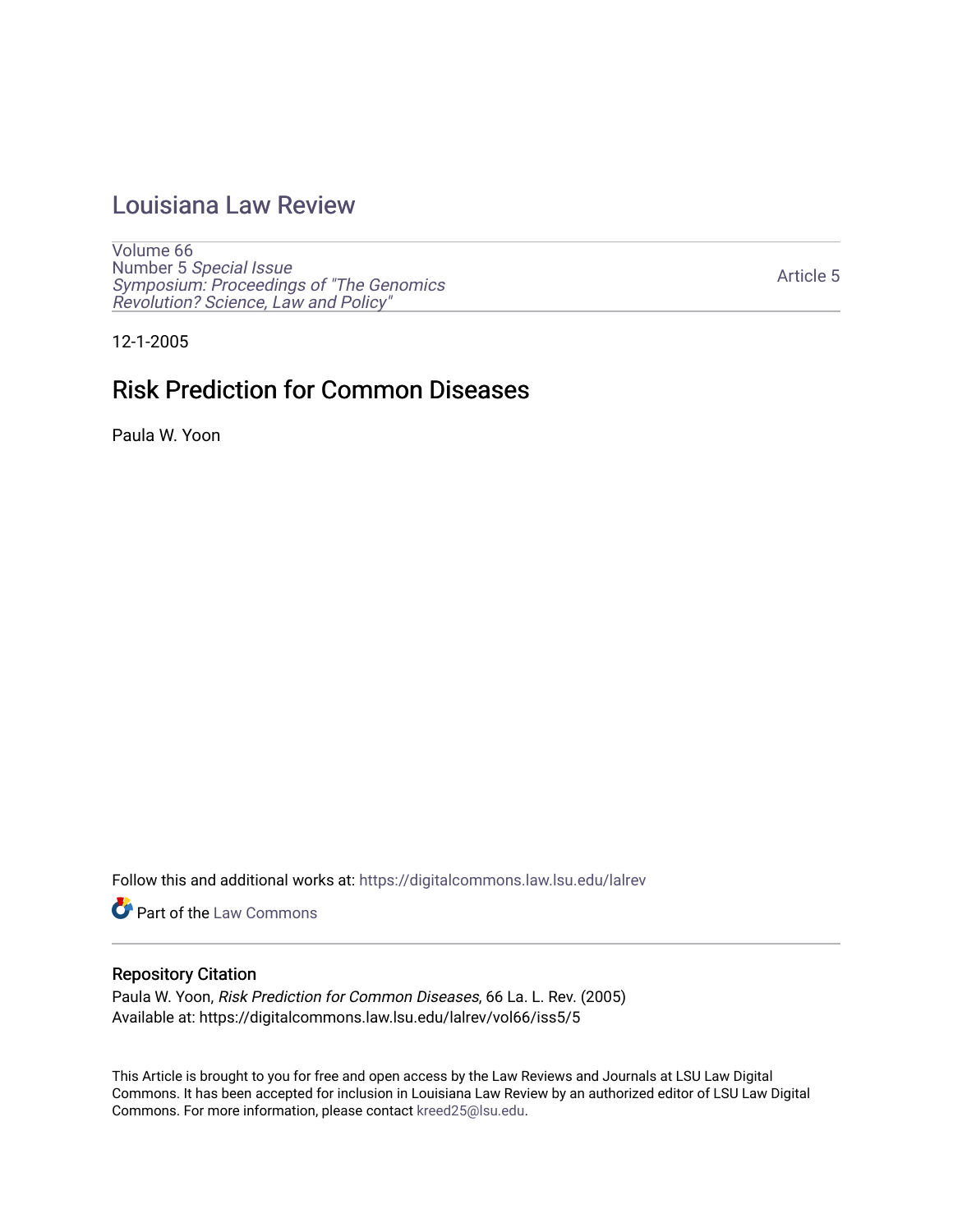### **Risk Prediction for Common Diseases**

#### *PaulaW Yoon\**

My topic for discussion today is whether the promising field of genomics is going to allow us to more accurately predict who in the population is at future risk for common chronic diseases. Before attempting to answer this question, I will provide some general background and will then give some specific examples in the area of heart disease, diabetes, and obesity.

I work in the Office of Genomics and Disease Prevention at the Centers for Disease Control ("CDC") and, like most of CDC, our focus is on disease prevention. Our office has a crosscutting role, working with all the programs at CDC to help them integrate genomics into what they do, whether it is research, policy, or practice.

The year 2003 was certainly the year of the human genome. We celebrated the completion of the human genome project and the fiftieth anniversary of Watson and Crick's discovery of the double helix structure of  $DNA<sup>1</sup>$  One headline claimed, "DNA has changed the world: But now what?" That is the big question.

As scientists, we are pretty good at collecting DNA. We can get DNA from all kinds of body fluids and parts; it is amazing where we can find  $DNA<sup>2</sup>$  Our technology for analyzing  $DNA<sub>2</sub>$ which now includes whole genome scans and chips, is also improving immensely, rapidly becoming faster and cheaper. $3$  But what does this mean for the health of individuals, families, and communities?

The work that the scientific community is doing can be thought of on a continuum, a translation continuum from gene discovery to tools and processes that can be used to prevent and treat disease. Along that continuum, there are various research methods that are used to study genomics. First, there are family studies or linkage

This article is not copyright protected under 17 U.S.C. § 105 (2005).

ScD, MPH, Epidemiologist, Office of Genomics and Disease Prevention, Centers for Disease Control and Prevention (CDC). This work is based upon a live presentation made on February 5, 2004 and does not necessarily reflect events and changes thereafter.

<sup>1.</sup> Horace F. Judson, *The Greatest Surprise for Everyone---Notes on the 50th Anniversary of the Double Helix,* 348 New Eng. J. Med. 1712, 1712-14 (2003).

<sup>2.</sup> Lin Zhang et al., *Whole Genome Amplification From a Single Cell: Implications for Genetic Analysis, 89 Proc. Natl. Acad. Sci. USA 5847, 5847–51 (1992).* 

<sup>3.</sup> Alan E. Guttmacher & Francis S. Collins, *Genomic Medicine--A Primer,*347 New Eng. J. Med. 1512, 1512-20 (2002).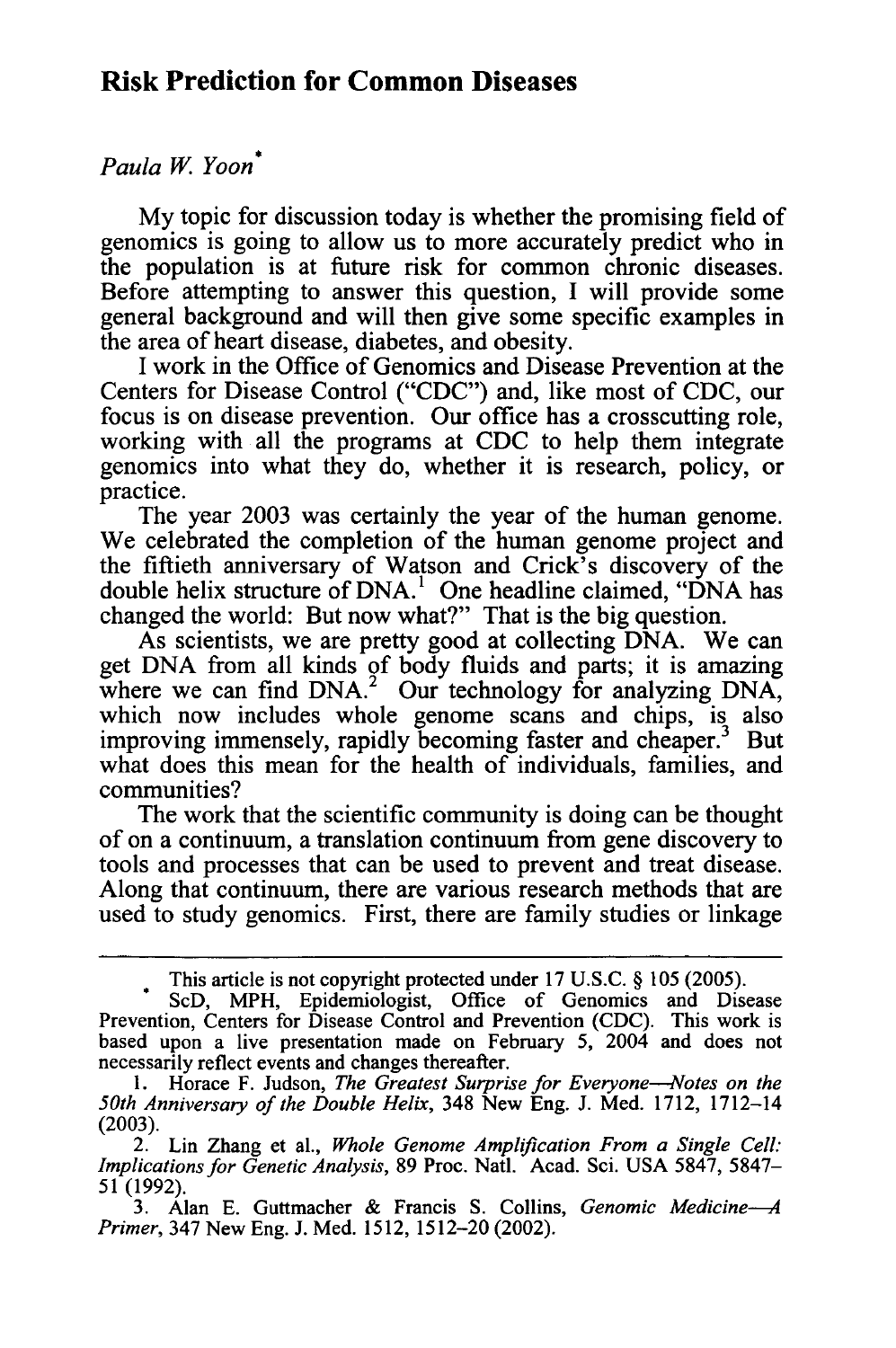studies, which look for genetic differences within small groups. Next, there are population studies of different kinds—case-control studies, cohorts, and so forth. When established associations lead to new genetic tests or tools, there are clinical trials. Finally, after studying a test or tool under controlled circumstances, we need to evaluate its validity and utility in real circumstances. This last step—which should occur before it is introduced for widespread clinical or public health application-is often skipped or glossed over. I am going to come back to this validation gap at the end of my talk. Certainly, the use of emerging technology like whole genome scans and haplotype mapping  $\frac{4}{3}$  make the field of genomic research very exciting. The promise is there but we have a long way to go from gene discovery to treatment and prevention of disease.

When genomic applications, like genetic tests, are carried successfully through the research continuum what are their potential uses for treating and preventing disease? There are basically four areas of potential application. First is the possibility of guiding drug therapy. Pharmacogenomics, or individualized medication based on genetically determined variation in effects, is probably one of the most promising areas in the field of genomics today. There is individual variation in the enzymes that metabolize, absorb, and transport pharmaceuticals. There has also been some success in identifying genes that cause some individuals to have extremely positive or extremely negative effects from drugs. Another related example is the use of DNA probes to identify pathogens. For example, in the diagnosis of meningitis,<sup>5</sup> DNA probes can be used to determine fairly rapidly whether the illness is due to bacteria or a virus and, specifically, which pathogen. This allows for quicker application of the most effective therapy.

A second way in which genomics can be used to prevent disease is by modifying the environment. If we can identify individuals who are more susceptible to disease because of their genetic make-up, it may be possible to reduce their risk through individual behavior changes, such as diet, exercise, or smoking cessation. Environmental modification can also occur through community interventions, such as spraying for mosquitoes or

<sup>4.</sup> Francis S. Collins et al., *A Vision for the Future of Genomics Research: A Blueprintfor the Genomic Era,*22 Nature 835, 839 (2003).

<sup>5.</sup> A. Backman et al., *Evaluation of an Extended DiagnosticPCR Assay*  for Detection and Verification of the Common Causes of Bacterial Meningitis in *CSF andOtherBiologicalSamples,* 13 Molecular and Cellular Probes 49, 49-60 (1999).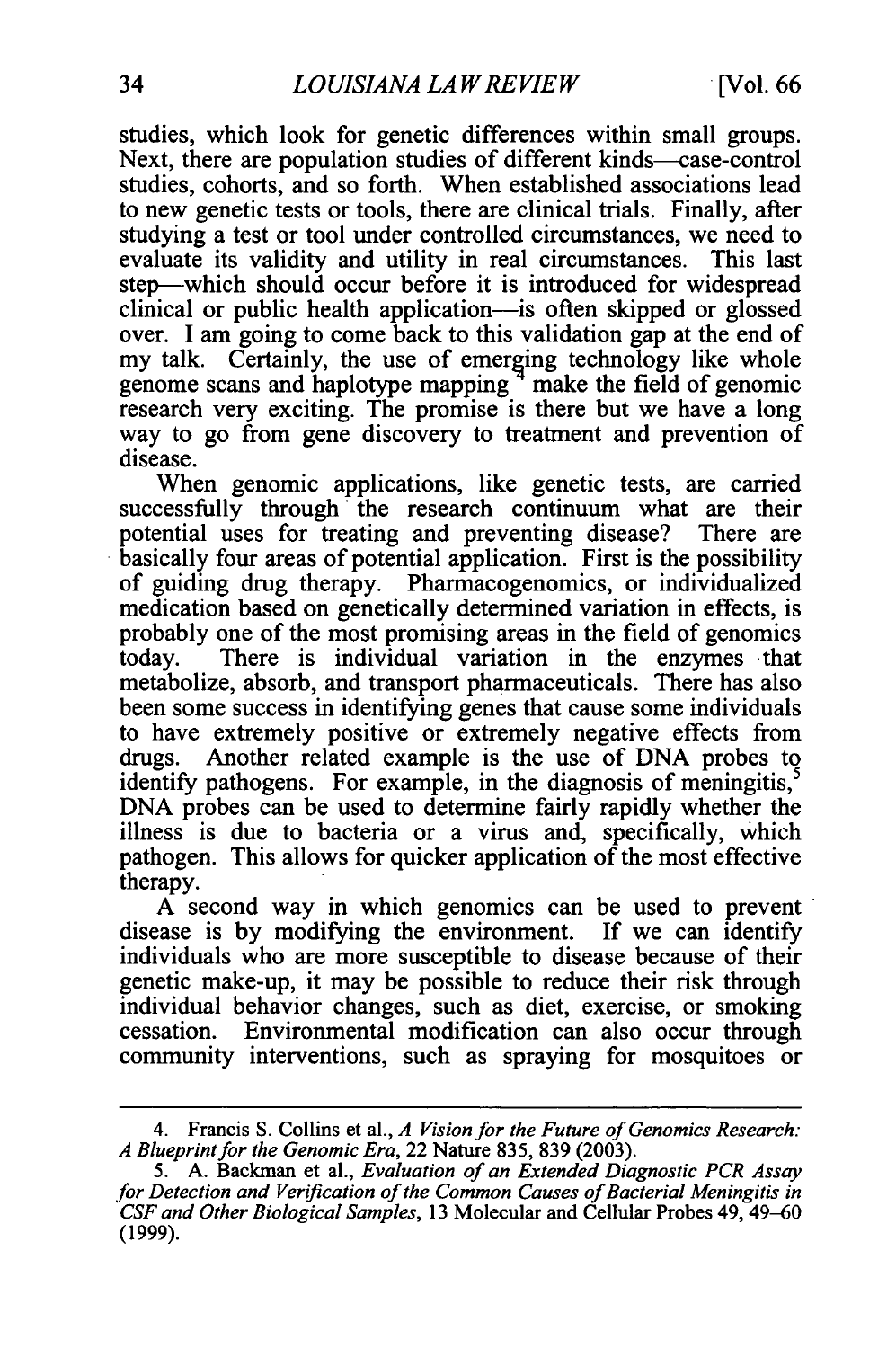having more sidewalks in communities so people can walk to school and work. Workplace interventions are another possibility. For example, if we know that within a particular workplace certain people are more susceptible to substances like chemicals and pesticides, exposures levels can be lowered for the safety of everyone.

Gene therapy is another potential option for treating disease, but this is still experimental. There has been some success with using gene therapy to treat single gene disorders, such as primary immune deficiency, but results are mixed.<sup>6</sup> The National Institutes of Health ("NIH") is funding a number of studies in gene therapy research to develop treatments for cancer, heart disease, and AIDS. This is an area of research that looks promising, but we have a long way to go.

A fourth avenue for disease prevention is offering targeted screening and interventions based on increased susceptibility. For example, a person at risk for hereditary colorectal cancer may be encouraged to be screened earlier or more frequently than is normally recommended and may benefit from more intensive screening methods, such as colonoscopy. Presymptomatic medical therapies may also be helpful, whether they are as simple as taking an aspirin a day or a prescribed medication.

These four main areas—drug therapy, environmental modification, gene therapy, and targeted interventions-are the key strategies we think of when we talk about using genetics and genomics to help us treat and prevent disease.

Where are we today on the research continuum for preventing common chronic diseases like heart disease, diabetes, and obesity? The last estimate from the Human Genome Project ("HGP") was that humans have between twenty and twenty-five thousand genes,<sup>8</sup> as well as millions of variants of these genes. Common chronic diseases result from the interactions of multiple genes with multiple environmental and behavioral factors. Our epidemiological and statistical methods are currently limited in their ability to find meaningful associations among all of these interacting factors.

Occasionally, chronic diseases may be due to the influence of single genes. More often, smaller effects are reported in a way that

<sup>6.</sup> Rebecca H. Buckley, Primary Immunodeficiency Diseases: Dissectors ofthe *Immune System,* **185** Immunol. Rev. **206, 206-19** (2002).

**<sup>7.</sup> Muin J.** Khoury et al., *Do We Need Genomic Research for the Prevention of Common Diseases with Environmental* Causes?, **161** Am. **J.**  Epidemiol. **799, 799-805 (2005).** 

**<sup>8.</sup>** Human Genome Project, [http://ww.oml.gov/sci/techresources/](http://ww.oml.gov/sci/techresources) Human\_ Genome/home.shtml.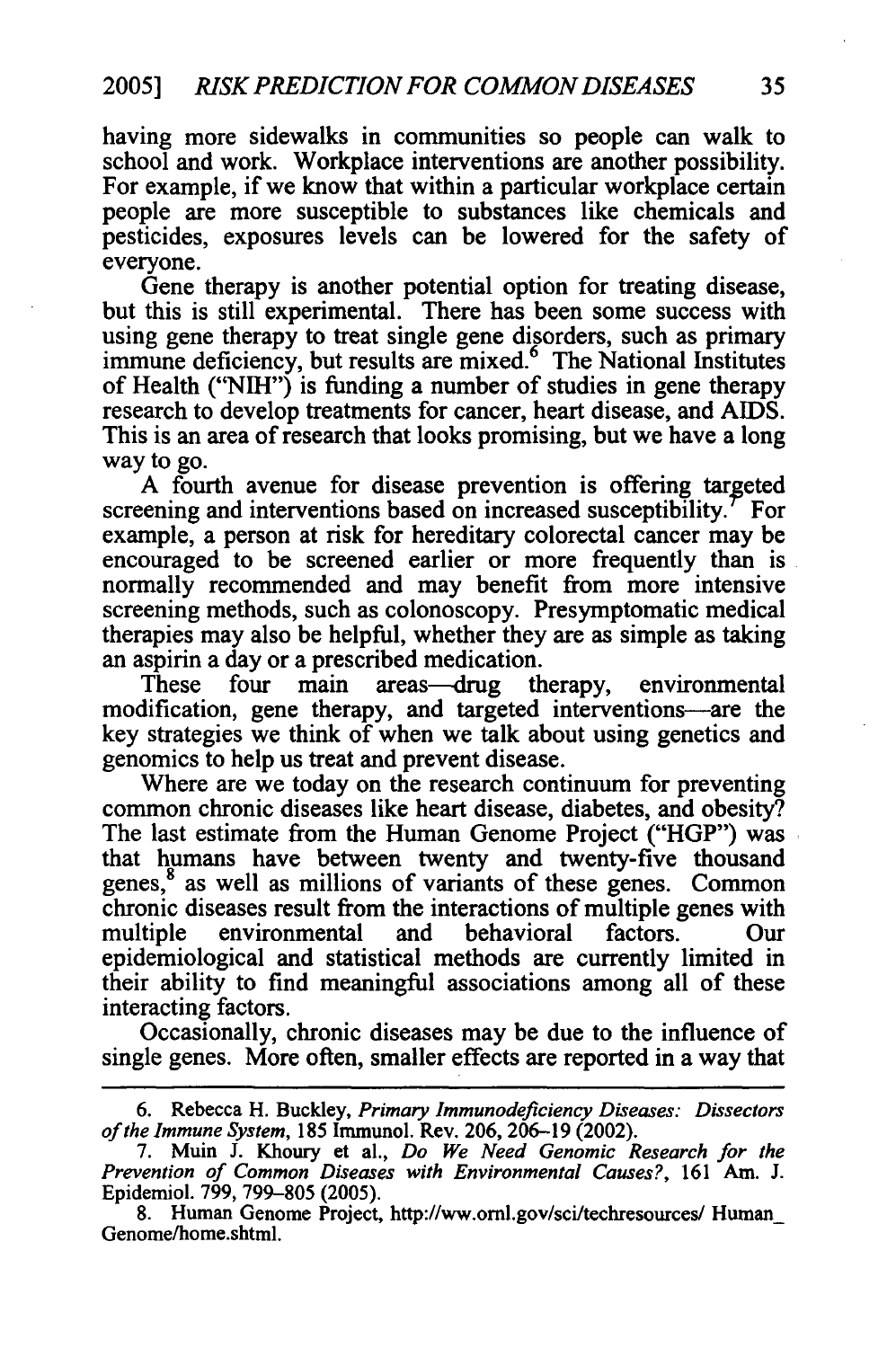can be misleading. For example, the popular press reported in late 2003 that doctors had found a link between MEF2A and heart disease.<sup>9</sup> Some of the statements that appeared in print were along the lines of: researchers identify defects in a gene that are directly linked to heart attacks. Everyone who has this gene mutation is destined to have the disease. If you do not have this gene, you appear to be free from developing the disease. When findings are presented this way, they can be misunderstood by the public.

If you look at the article itself, you will find that mutation of the MEF2A is an inherited disorder with features of coronary artery disease.<sup>10</sup> This MEF2A mutation is very rare, occurring in very few families. The study was done in Iowa, where researchers found a fairly large extended family that carried this lethal mutation and, yes, almost all family members who had this mutation ended up with coronary artery disease.<sup>11</sup>

Findings from this study may contribute to our understanding of factors that cause heart disease in the wider population but the public needs to understand that it is not as simple as finding the "heart disease gene," the "cancer gene," or the "diabetes gene." However, after this news appeared in the popular press, there were probably people going into their physicians' offices asking to be tested for the "coronary artery disease gene."

Another very interesting area in genomic research is the search for genetic factors that play a role in the effectiveness of diet and physical activity. Why, given the same body mass index, are some people who engage in an exercise program successful while others are not? Certainly it is more than just determination and metabolism!

I wanted to show the Obesity Gene Map Database  $("OGMD")<sup>12</sup>$  because this comes from the Pennington Biomedical Research Center and Dr. Bouchard is the senior author on these papers. The OGMD is a wonderful example of an informatics tool for genomics population health research, the challenge of which extends well beyond genotyping and collecting the data.<sup>13</sup> We are deluged with information, and we need better tools to organize this information and determine what is meaningful. The OGMD presents information on the different obesity syndromes and phenotypes identified thus far, along with lots of information about

<sup>9.</sup> Lejin Wang et al., *Mutation of MEF2A in an Inherited Disorder with* Features of Coronary Artery Disease, 302 Science 1578, 1578-81 (2003).

<sup>10.</sup> Id.

<sup>11.</sup> Id.

<sup>12.</sup> Obesity Gene Map Database, [http://obesitygene.pbrc.edu/](http://obesitygene.pbrc.edu).

<sup>13.</sup> Stephen Chanock **&** Sholom Wacholder, *One Gene and One Outcome? No Way,* 8 Trends in Molecular Med. 266, 266-69 (2002).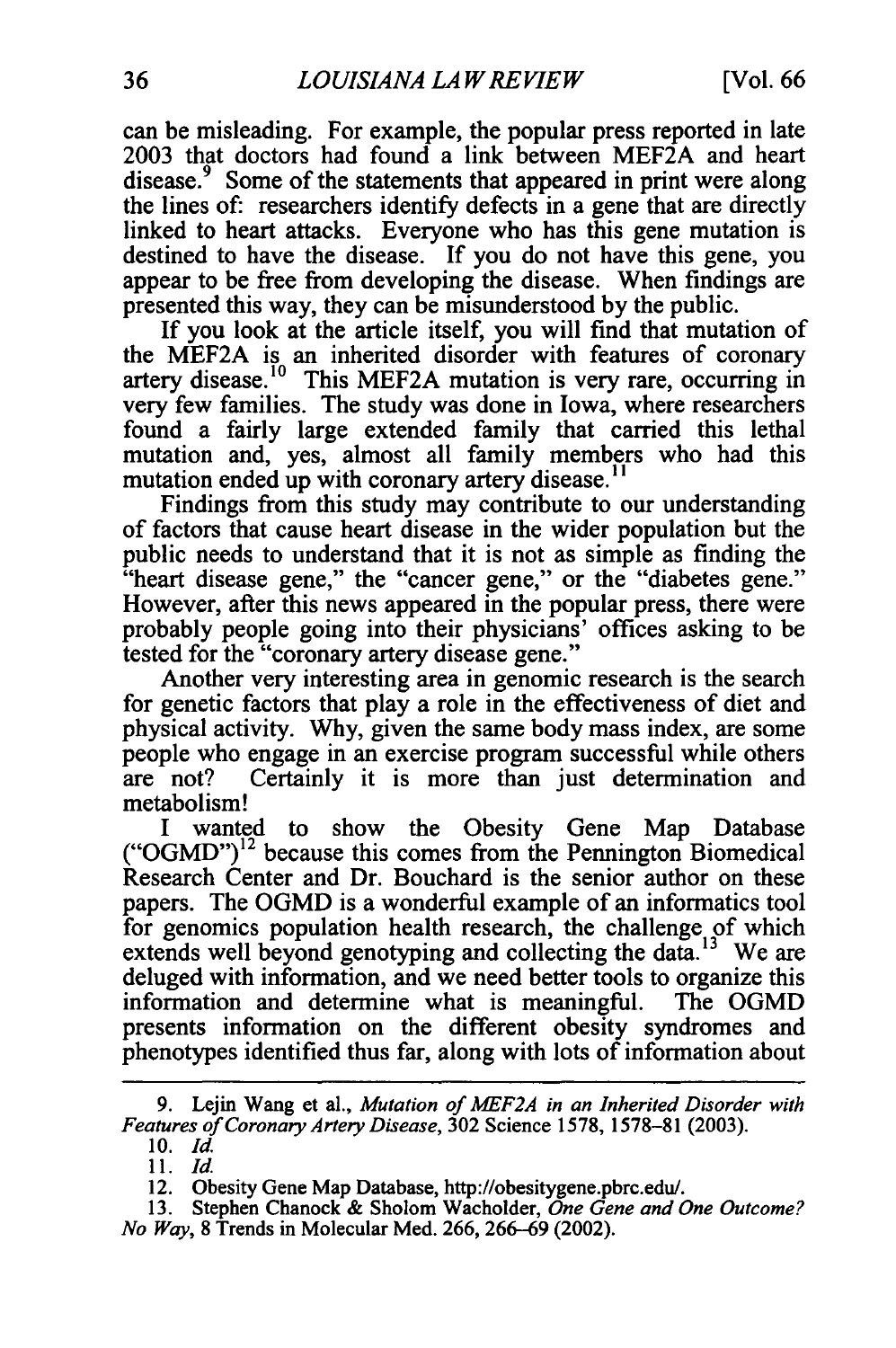linkage studies, candidate genes, and mouse models. To date, it looks like there are over 300 genes and markers that have been identified and associated with obesity.

Data-mining tools<sup>14</sup> are another invaluable resource. There are so many publications that it is becoming virtually impossible for researchers working in most areas of genomics to sort through the literature and figure out what is important. Data-mining literature and figure out what is important. techniques can be used to identify pertinent literature as well as find gene-gene, gene-environment, and gene-disease associations that may not have been explicitly noted before. When they work well, these data-mining techniques pull the most relevant materials to the forefront and flag what is most interesting.

So, apart from a few obesity syndromes, are there any clinical applications for obesity based on what we have learned from genomic research so far? We have learned that "fat stores are regulated over long periods of time by complex systems that involve input and feedback from fatty tissues, the brain and endocrine glands, like the pancreas and thyroid."<sup>15</sup> We also know that these systems cannot be studied in a static fashion. We cannot just measure a person's BMI at one point in time, and then look at their susceptibility genes. The research is much more complex. The most promising area currently appears to be pharmacogenomics, developing new drug strategies to target satiety and numerous metabolic pathways. In the meantime, it is important to realize that genetic susceptibilities are not destiny. We can make an impact on obesity by modifying behaviors and environment. Of course, for the most part, this approach at the population level has not been easy or particularly effective.

What about Type 2 diabetes? Again, there are single gene defects, such as those resulting in MODY, or Maturity Onset Diabetes of Youth, as well as syndromes like insulin resistance, where we have learned quite a bit. Like obesity, diabetes is due to complex interactions of multiple genes and environmental factors. The candidate gene approach has been used for the most part to find genes that regulate insulin signaling and secretion. Genomewide scans in high-risk families have searched for major susceptibility loci and studies of specific ethnic groups with high rates of diabetes, such as the Pima Indians, have generated more insight than we have into many other chronic diseases. However,

<sup>14.</sup> Ying Liu et al., *Text Mining Functional Keywords Associated with Genes,* 11 Medinfo 292, 292-96 (2004).

<sup>15.</sup> CDC Office of Genomics and Disease Prevention, *Obesity and Genetics: What We Know, What We Don 't Know and What It Means,* Feb. 2002, <http://www.cdc.gov/genomics/info/perspectives/files/obesknow.htm>.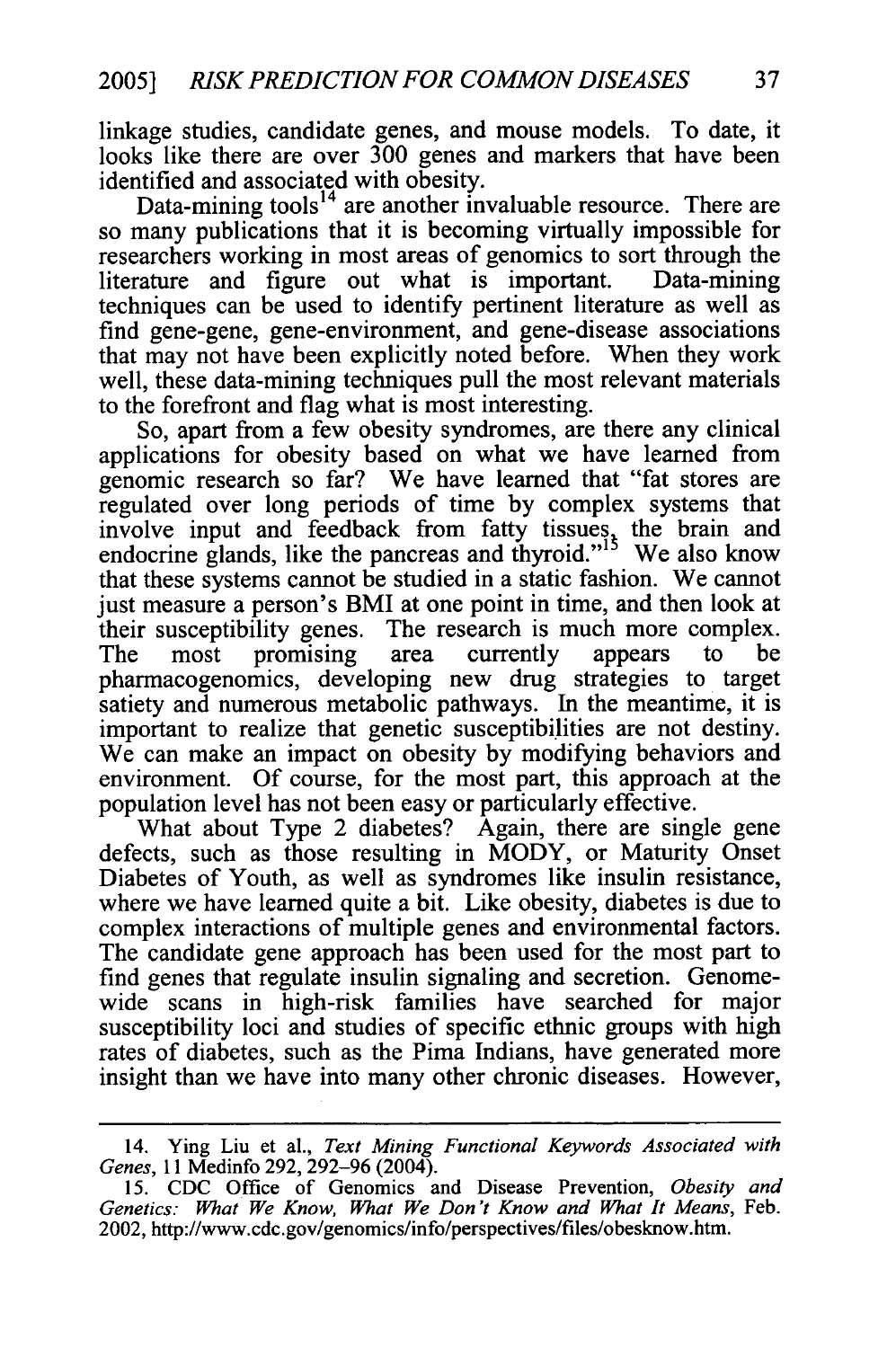it is still not clear why diabetes clusters in some specific racial and ethnic groups-for example, Native American, Hispanic, and some Scandinavian populations.<sup>16</sup> Other factors that help to predict the onset of diabetes include obesity, insulin resistance, hyperglycemia, dyslipidemia, and family history.

Family history as a risk factor for common diseases is receiving renewed interest. A review of about fifteen different studies looking at family history as a risk factor for diabetes shows a consistent, positive association, with relative risk ranging between 1.5 and six.<sup>18</sup> The variation is due to the types of relatives that were included in the family history assessment, the number of relatives affected, age at disease onset, and so forth.<sup>19</sup> Although the studies were not entirely comparable, the evidence indicates that family history is a very strong risk factor for diabetes. Family history is a genomic tool that reflects shared genetic susceptibilities, environment, and behaviors.

One of the groundbreaking studies in family history was done by Roger Williams and his group in Utah, where they conducted a family history assessment in the school [system.](https://system.20)<sup>20</sup> They worked with the Education Department to include a family history module in their health education programs in the schools, and they covered nearly the entire state.<sup>21</sup> Students took home a family history questionnaire and called their relatives and solicited all kinds of health [information.](https://information.22)<sup>22</sup> The researchers calculated a family history risk score for cardiovascular disease based on this information and identified families at high risk.<sup>23</sup> Seventy-two percent of early coronary heart disease ("CHD") occurred in just fourteen percent

23. *Id.* at 130-31.

<sup>16.</sup> Jared Diamond, *The Double Puzzle of Diabetes,*423 Nature 599, 599- 602 (2003).

<sup>17.</sup> The Expert Comm. On the Diagnosis and Classification of Diabetes Mellitus, *Report of the Expert Committee on the Diagnosis and Classification of DiabetesMellitus,* 26 Diabetes Care *S5,* S5-20 (2003).

<sup>18.</sup> Tabitha A. Harrison et al., *Family History of Diabetes as a Potential PublicHealth Tool,* 24 Am. J. Prey. Med. 152, 153-55 (2003).

<sup>19.</sup> Maren T. Scheuner et al., *Family History: A Comprehensive Genetic Risk Assessment Method for the Chronic Conditions of Adulthood,* 71 Am. J. Med. Genetics 315, 315-24 (1997).

<sup>20.</sup> Roger R. Williams et al., *Usefulness of Cardiovascular Family History Data for Population-Based Preventive Medicine and Medical Research (The Health Family Tree Study and the NHLBI Family Heart Study),* 87 Am. J. Cardiol. 129, 129-35 (2001).

<sup>21.</sup> *Id.* at **130.** 

<sup>22.</sup> Id.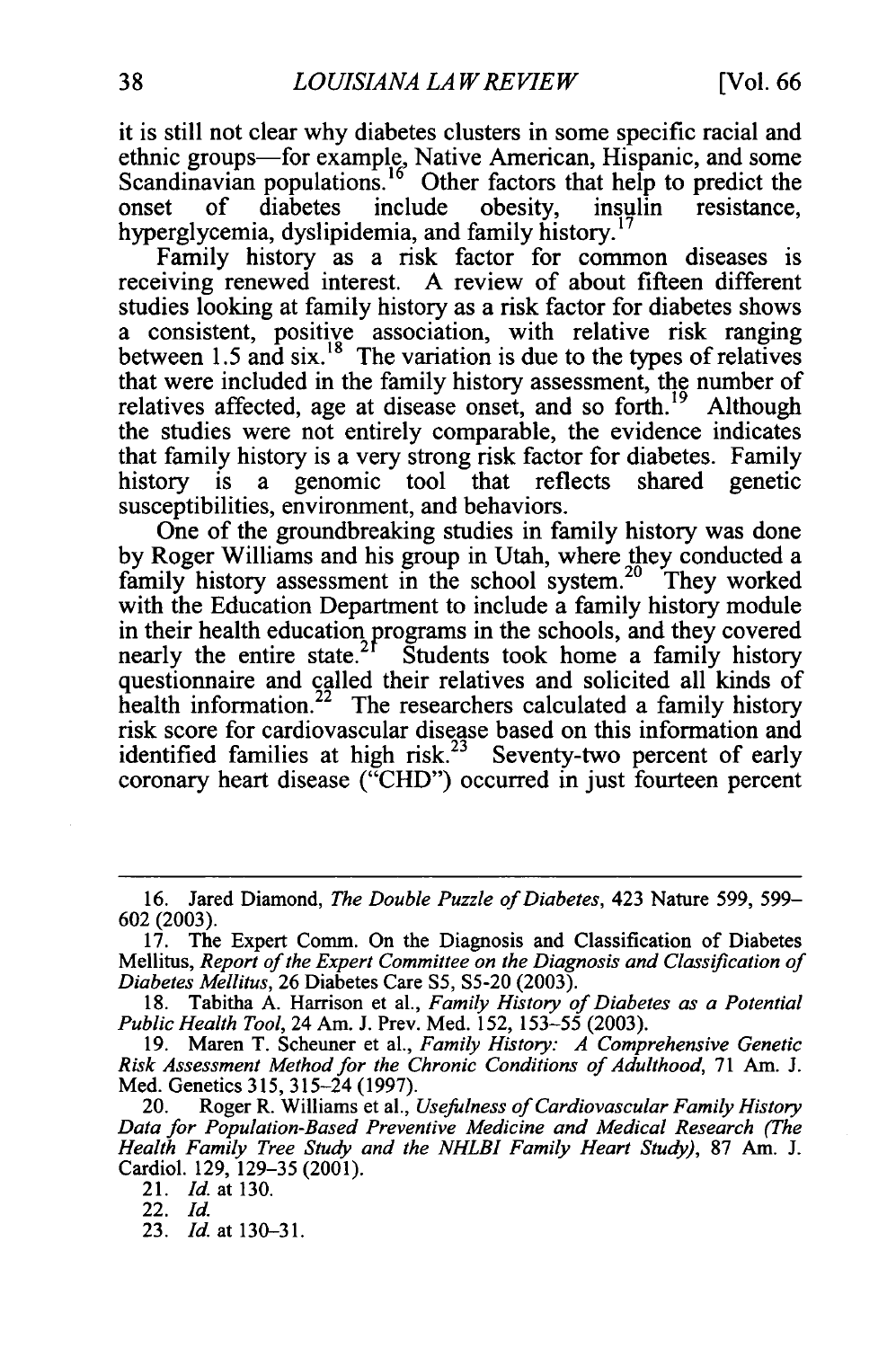of the families, and eighty-six percent of early stroke occurred in eleven percent of families. <sup>4</sup>

These and similar studies have been the impetus for a number of initiatives around the country to promote the use of family history as a genomic tool for disease prevention. You may ask, "Why focus on family history? Doctors have been collecting family histories forever." They have, but it has not been systematic and often the information is not carefully assessed or used for prevention. Usually a form is filled out in the waiting room and then filed in a medical record. How can we better utilize this family history? Perhaps we can use it to assess risks for common chronic diseases and to influence early screening, or to educate people about prevention measures, such as behavior changes.

At the CDC, we began an initiative in 2002 in collaboration<br>h several NIH institutes, a number of professional with several NIH institutes, a number of professional organizations, and academic institutions to evaluate the use of family history for assessing risk of common diseases and influencing early detection and prevention strategies. We began with a review of the literature to identify gaps in our knowledge of family history as a risk factor for chronic diseases. We brought together a group of experts to present the evidence at a workshop in February 2003 and published a series of papers based on the presentations in the *American Journal of Preventive Medicine*.<sup>2</sup> We then formed a work group and started examining the family history tools and strategies that were currently in use. We came up with some criteria for what we thought would make a good family history tool for public health. Now we are in the process of developing a new tool with a contractor and will conduct extensive pilot testing and evaluation studies. If we find that this tool is valid and useful, we will follow with public health campaigns about the importance of knowing your family history and provide education programs to improve the use of family history in clinical settings.

The tool will include a data collection component where individuals can answer questions about the health history of their close relatives, risk assessment algorithms that will provide a qualitative assessment of risk for each disease [included.in](https://included.in) the tool, and a report that will include suggested prevention strategies. For

<sup>24.</sup> Steven C. Hunt et al., *Family History Assessment: Strategies for Prevention of CardiovascularDisease,* 24 Am. J. Prev. Med. 136, 137-38 **(2003).** 

<sup>25.</sup> Paula W. Yoon et al., *Research Priorities for Evaluating Family History in the Prevention of Common Chronic Diseases,* 24 Am. **J.** Prey. Med. **128, 128-35 (2003).**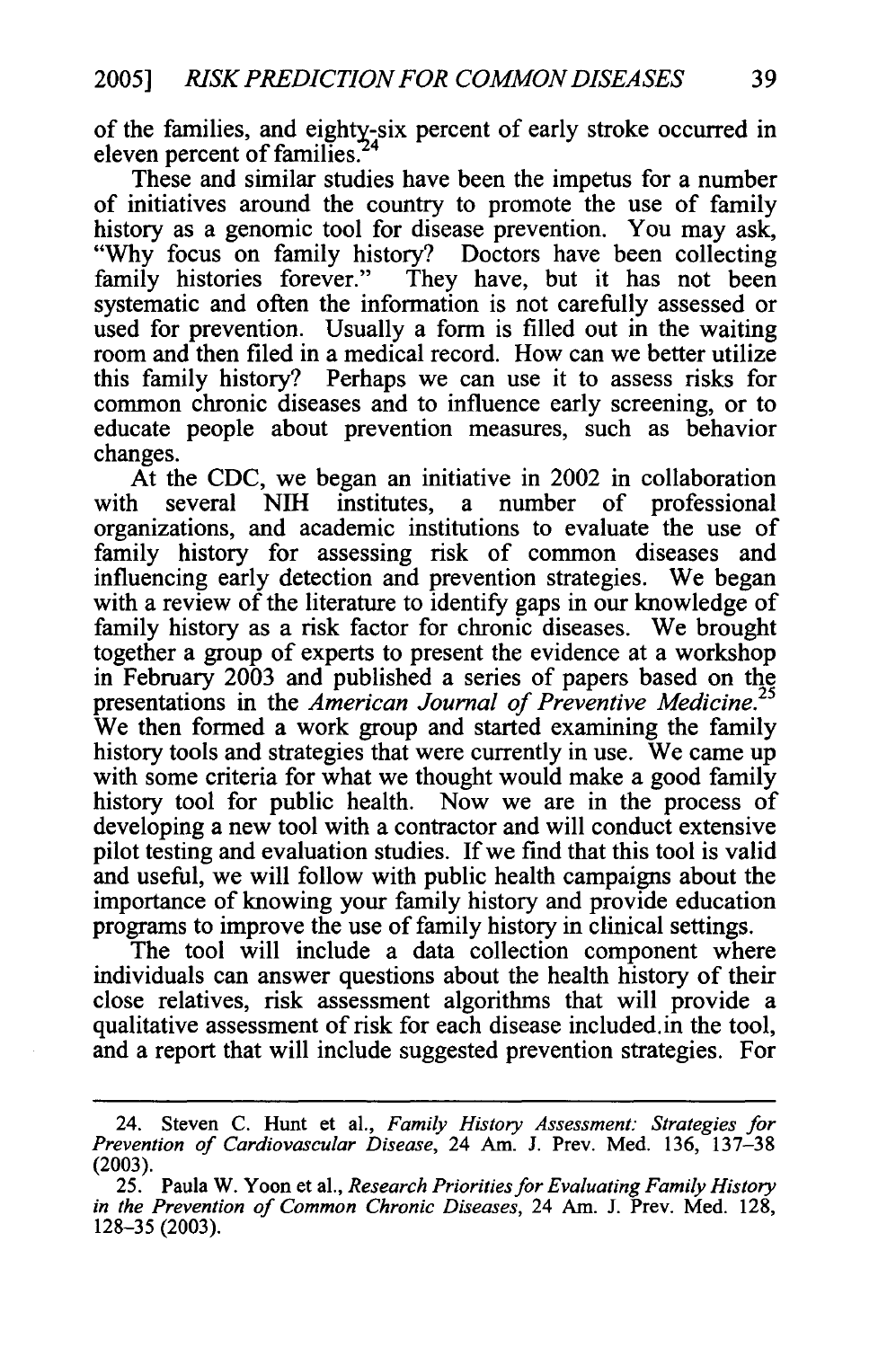example, someone at moderate familial risk for heart disease who smokes, is overweight, does not exercise, and eats high levels of saturated fat might be given a priority list of behaviors to change based on their family history. Individuals with a high familial risk for colorectal cancer may need a genetic work-up, and earlier, more frequent, and intensive screening.

The prototype of the tool focuses on six diseases: heart disease, stroke, diabetes, colorectal cancer, breast cancer, and ovarian cancer. Three research groups—the University of Michigan School of Medicine, Evanston Northwest Health Care Research Institute, and Case Western Reserve University-will conduct an evaluation of the tool when it is completed. The study will determine if familial risk assessment and personalized prevention recommendations are effective in motivating people to change their lifestyle and screening behaviors.

In summary, specific measures must be taken to translate this new science of genomics into tools and processes that are going to help us treat and prevent disease. We need large-scale, populationbased collaborative research because, when you start looking at multiple genes and multiple environmental factors to stratify risks, you need big numbers to find meaningful associations. The new biobanks now being created in some countries may help provide the large population samples that will be needed. We also need to develop complementary statistical methods because those we have now are not sufficient to grasp the complexity of the data. We need public health and clinical assessments of emerging genetic technologies. We need to look seriously at the validity and utility of what we are doing and the tools we are developing—including genetic tests. Just because we can do something does not mean that we should do it, especially on a population basis. And, we need to thoroughly evaluate new genomic tools and tests in order to develop evidenced-based policies and practices.

Returning to the translation continuum, there is a particular need to focus on the validation gap. Studies must be done to validate what is being undertaken, in terms of analytic validity, clinical validity, clinical utility, and the ethical, legal, and social issues that are associated with the technology. There are some areas where this has been done fairly well-for example, in the area of breast cancer testing. I think most people would agree that *BRCA1* and *BRCA2* testing as presently done-in appropriate groups of women, who are at very high risk and meet the criteria for testing based on family history-has been shown to be valid and useful.

Other tests have totally skipped the validation process and have gone directly to the consumer, such as a cardiogenomic and